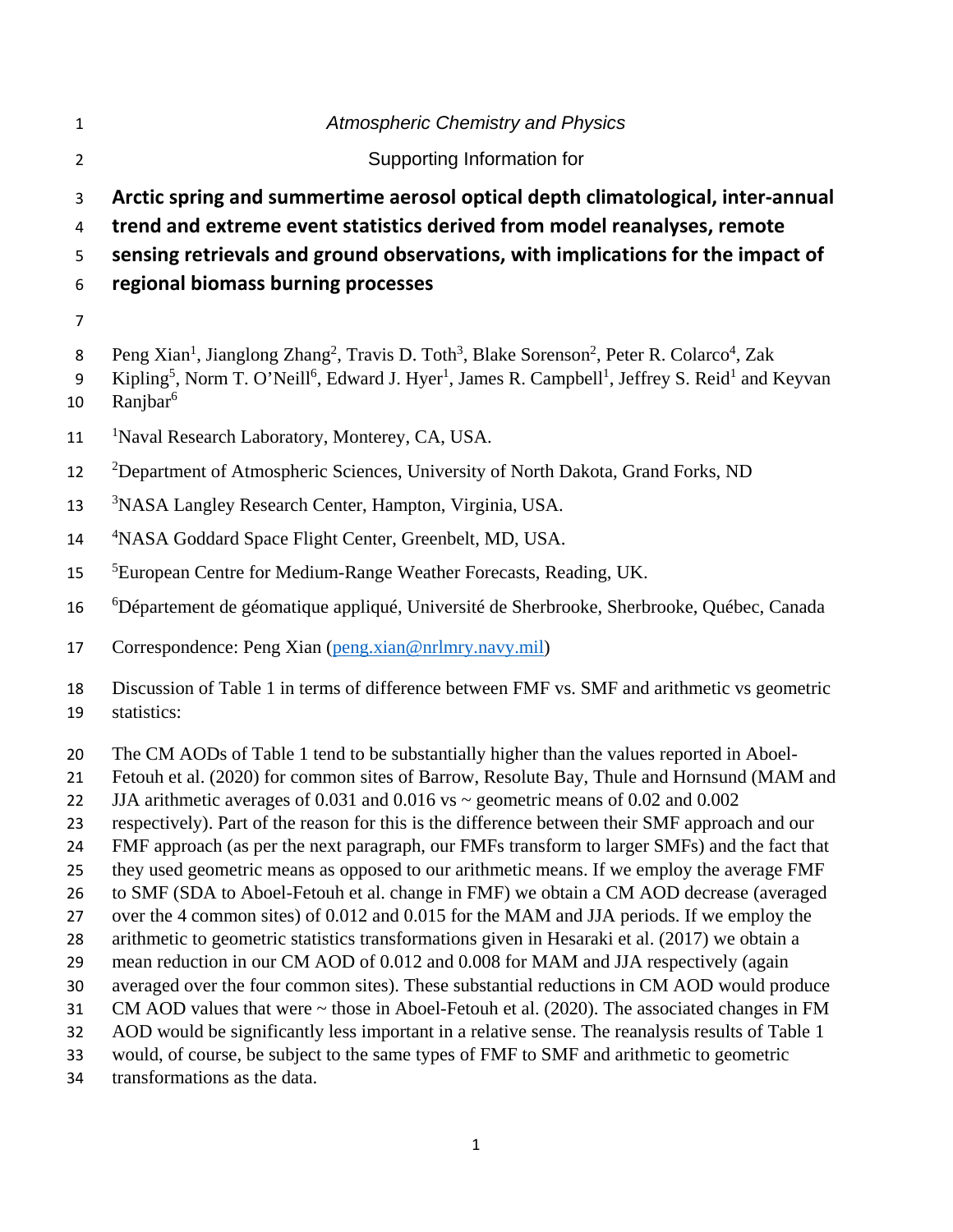

**Figure S1.** Pairwise comparison of the NAAPS-RA 6-hrly AOD and AERONET AOD with

respect to total (left), fine (middle) and coarse (right) modes at 550 nm for sites north of 60N for

2003–2019. The normalized data density is shown in color. The solid magenta line represents a

40 Theil–Sen linear regression and the corresponding equation is shown, where  $\tau_N$  is the NAAPS-<br>41 RA AOD and  $\tau_A$  is the AERONET AOD. The solid blue line is a least-squares linear regression

41 RA AOD and  $\tau_A$  is the AERONET AOD. The solid blue line is a least-squares linear regression<br>42 and the corresponding equation is not shown. Also shown are the bias, root mean square error

- and the corresponding equation is not shown. Also shown are the bias, root mean square error
- 43 (rmse), coefficient of determination  $(r^2)$ , total number of stations (Nstation) and total number of 6-hrly AERONET data (Ndata).
- 

 

- 
- 

- 
- 
-